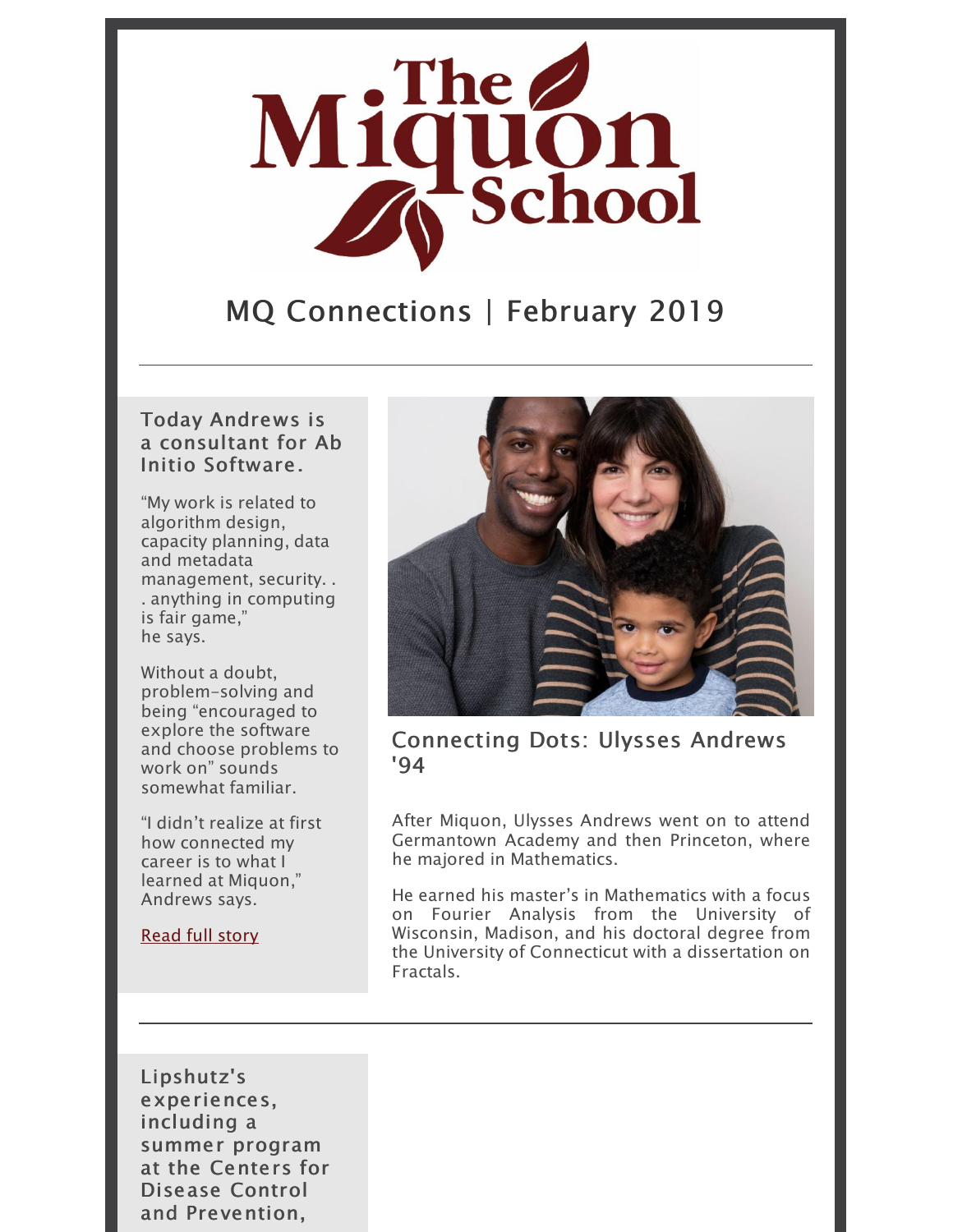#### led her to her life's goal.

As a self-identified "passionate scientist and social justice advocate," she realized that working in public health will allow her to pursue her love of science and medicine while reaching a greater number of people in need.

And she believes that Miquon's holistic education laid the foundation of her personal desire to help and care for others.

#### [Read](https://miquon.org/confident-leader-and-lifelong-learner-allie-lipshutz-12/) full story



## Confident Leader: Allie Lipshutz '12

Lipshutz went on to attend 7th through 12th grades at Germantown Friends School (GFS) with four of her Miquon classmates.

She is currently pursuing the 4-and-1 year Bachelor of Science-Masters of Public Health program at Barnard College and through Barnard's partnership with Columbia. As an undergraduate student, she is majoring in Neuroscience and Behavior with a Cellular Concentration.



## Annual Giving: Thanks for Your Support!

Thank you so much to all who made gifts to our Annual Giving Campaign this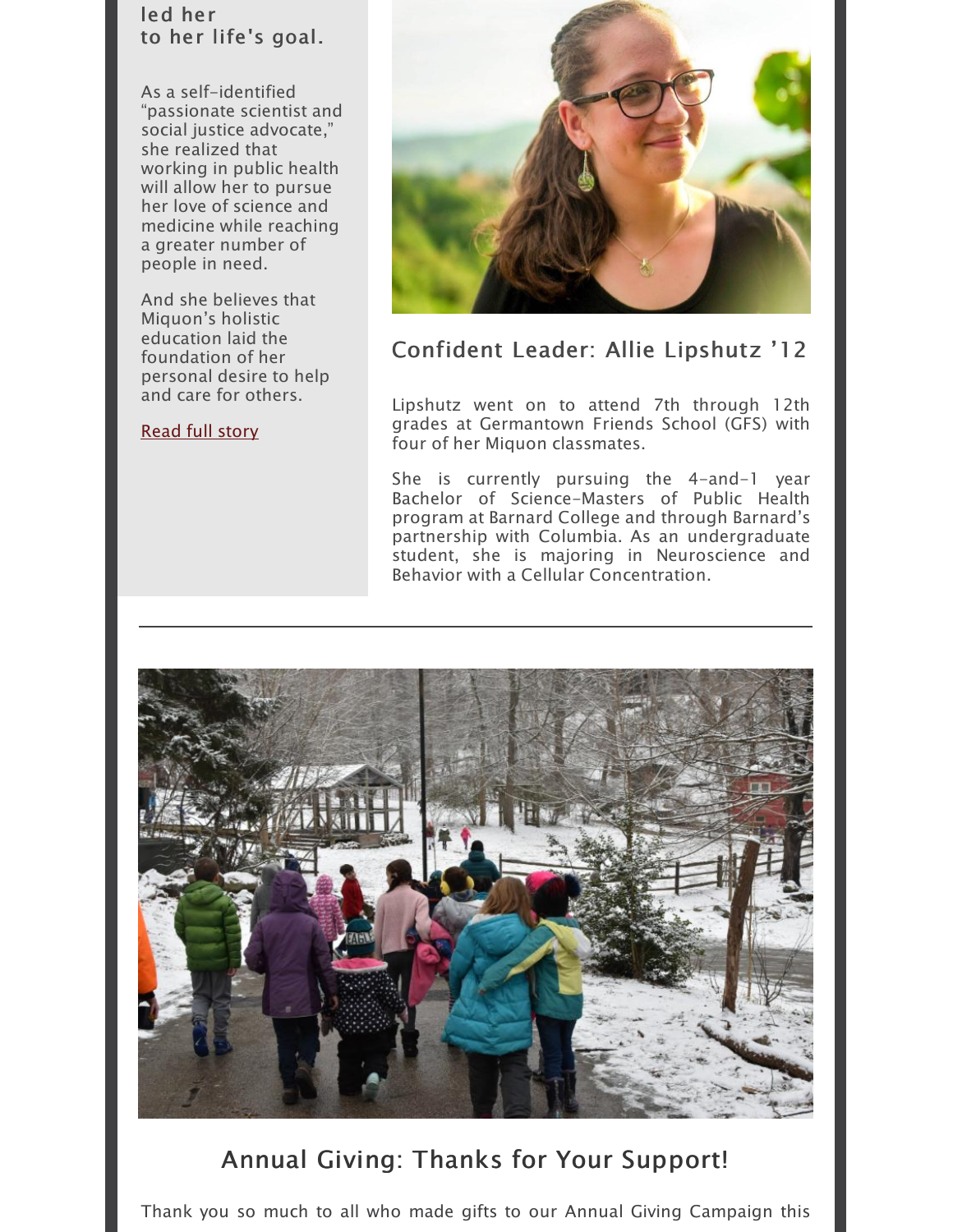year! If you haven't done so yet, consider making a gift today. Thank you!

# [Click](https://interland3.donorperfect.net/weblink/weblink.aspx?name=E13435&id=1) to Give

Your gift to Miquon does so much to support children--including helping to provide financial aid for nearly 50% of our families, and classroom materials for all ages.



## The First 50 Years: Let's Get Ready for Reunion!

Please save the date for The First 50 Years: A Miquon Alumni and Staff Reunion, to be held 6:00 - 9:00 pm on Friday, May 17, 2019 at The Miquon School. Every student, parent, and staff member that was on campus from 1932 - 1982 is invited!

There will be food, friends, music, and updates on some exciting projects happening at Miquon. Plus, you will have the opportunity to participate in the new Miquon Story Corps project and enjoy musical guests Lynn and Tony Hughes!

Please RSVP to Deborah Crocker by calling 610.828.1231 or by emailing [deborahc@miquon.org](mailto:deborahc@miquon.org).